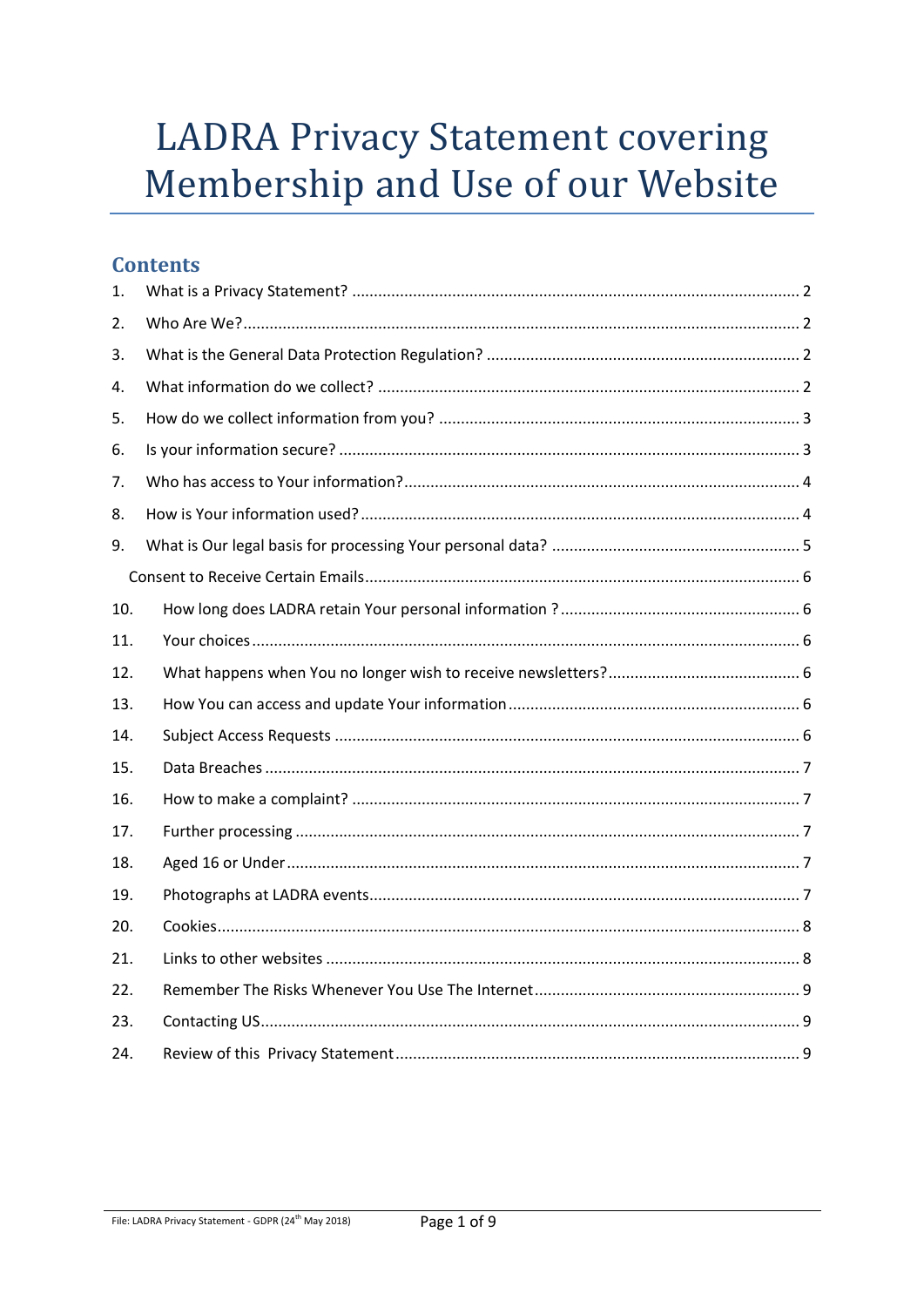#### **In this Privacy Statement references in these "***We", "Us"* **or** *"Our"* **means LADRA references to** *"You"* **or** *"Your"* **shall mean you.**

#### <span id="page-1-0"></span>**1. What is a Privacy Statement?**

A Privacy notice (or Privacy Statement) is a way of communicating what information We hold, what Our legal reason for collecting the information is and what We use the information for. It also lets You know what Your rights are.

This Privacy Statement relates to data processed by LADRA. This Privacy Statement sets out how LADRA uses and protects any information that You give Us as both a member of Our association and when You use LADRA's website.

#### <span id="page-1-1"></span>**2. Who Are We?**

We're Lansdowne and District Residents' Association ("LADRA") a voluntary residents' association managed by dedicated volunteers.

#### <span id="page-1-2"></span>**3. What is the General Data Protection Regulation?**

The new General Data Protection Regulations (the "**GDPR Regulations**") is a European Union (EU) wide set of standardised rules for the handling and storage of personal information within the EU. The GDPR Regulations will come into force on **25th May 2018**, bringing substantial changes to Data Protection Laws<sup>1</sup> designed to strengthen and unify data protection within the European Union.

The GDPR Regulations apply to any organisation which controls or processes Personal Data<sup>2</sup>of an EU citizen.

We are classed under the GDPR Regulations as a Data Controller meaning that we decide how the Personal Data We receive is processed and for what purposes. For all data related matters or queries please contact our data protection officer at [DataManager@LADRA.org](mailto:DataManager@LADRA.org)

#### <span id="page-1-3"></span>**4. What information do we collect?**

We collect the following information from You when You apply to be a member of our Organisation: -

- First Name;
- Surname ;

1

- Residential address :
- Email Address:
- Phone number:

File: LADRA Privacy Statement - GDPR (24<sup>th</sup> May 2018)

Data Protection Acts 1988 and 2003 (RoI)

 $2$  Personal data can be defined as any information relating to a natural person, the data subject, who can be directly or indirectly identified by the use of that data. The GDPR Regulations refines the definitions of personal data and sensitive data. Personal Data now extends to online identifiers such as an email address, IP address, cookies.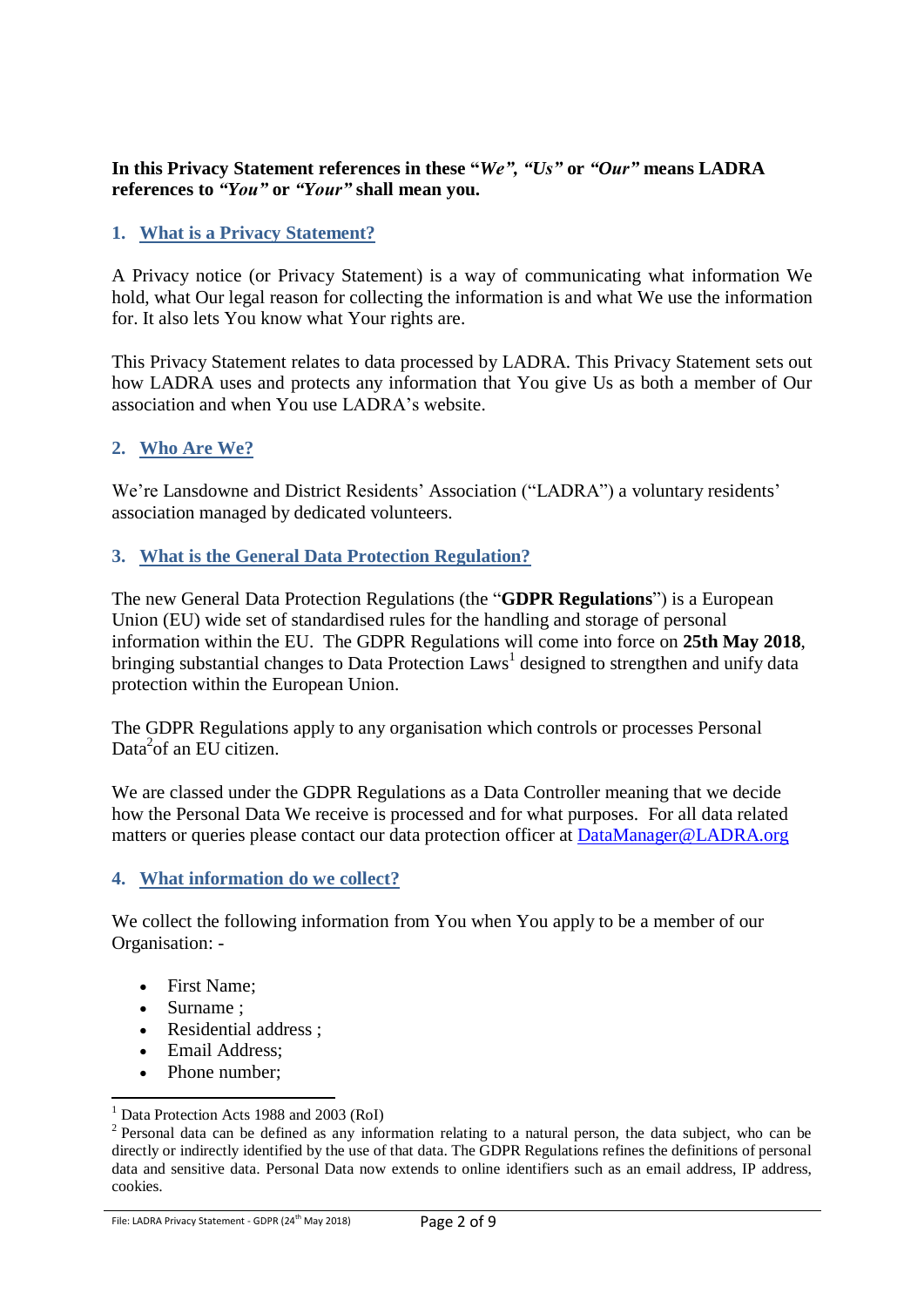- Subscription i.e. amount paid or if outstanding ;
- Date of payment ;
- Receipt reference.

From time to time, We may (store/ control) and process additional personal information for example Your image / photograph of LADRA events which You have attended as a member of LADRA. Photographs will be uploaded onto our secure website password protected LADRA member's area.

The information which We collect and store is that which You volunteer when You email us, fill in a membership Application Form or browse our website. The information therefore which We collect and process about you may include but not be limited to Your email address, phone number, address, some personal details and the information which you have provided by filling out any LADRA questionnaire/forms.

LADRA will never ask for your Credit Card details and request that You do not enter these details on any of LADRA's application forms.

LADRA may from time to time pass on Your information to a third party with Your consent such as a Summer Camp Provider, Class Teacher, etc., for which You have signed up for. This information is shared specifically to identify You and to reply the information which You have provided for that service when You signed up to attend/take a class or function provided by LADRA in conjunction with another local association.

We will never, trade, swap, sell or distribute your Personal Information to a third party without Your consent unless We are allowed to so by law, in an emergency including in connection with an investigation of a possible criminal act.

LADRA's website does not hold personally identifiable information, except where used for administration purposes and the images/ photographs as referred to in Section 4 above.

LADRA is committed to ensuring that Your privacy is protected. Should We ask You to provide certain information by which You can be identified, then You can be assured that it will only be used in accordance with this Privacy Statement.

We will not transfer or store your personal data outside of EU.

#### <span id="page-2-0"></span>**5. How do we collect information from you?**

We obtain information about You when You use our website when You use, register to join LADRA, contact us about services, community issues and/or if You receive one of Our regular LADRA newsletters and avail of Our services.

We also receive and process personal information regarding membership applications and renewals.

# <span id="page-2-1"></span>**6. Is your information secure?**

The privacy and data security of our members is important to Us.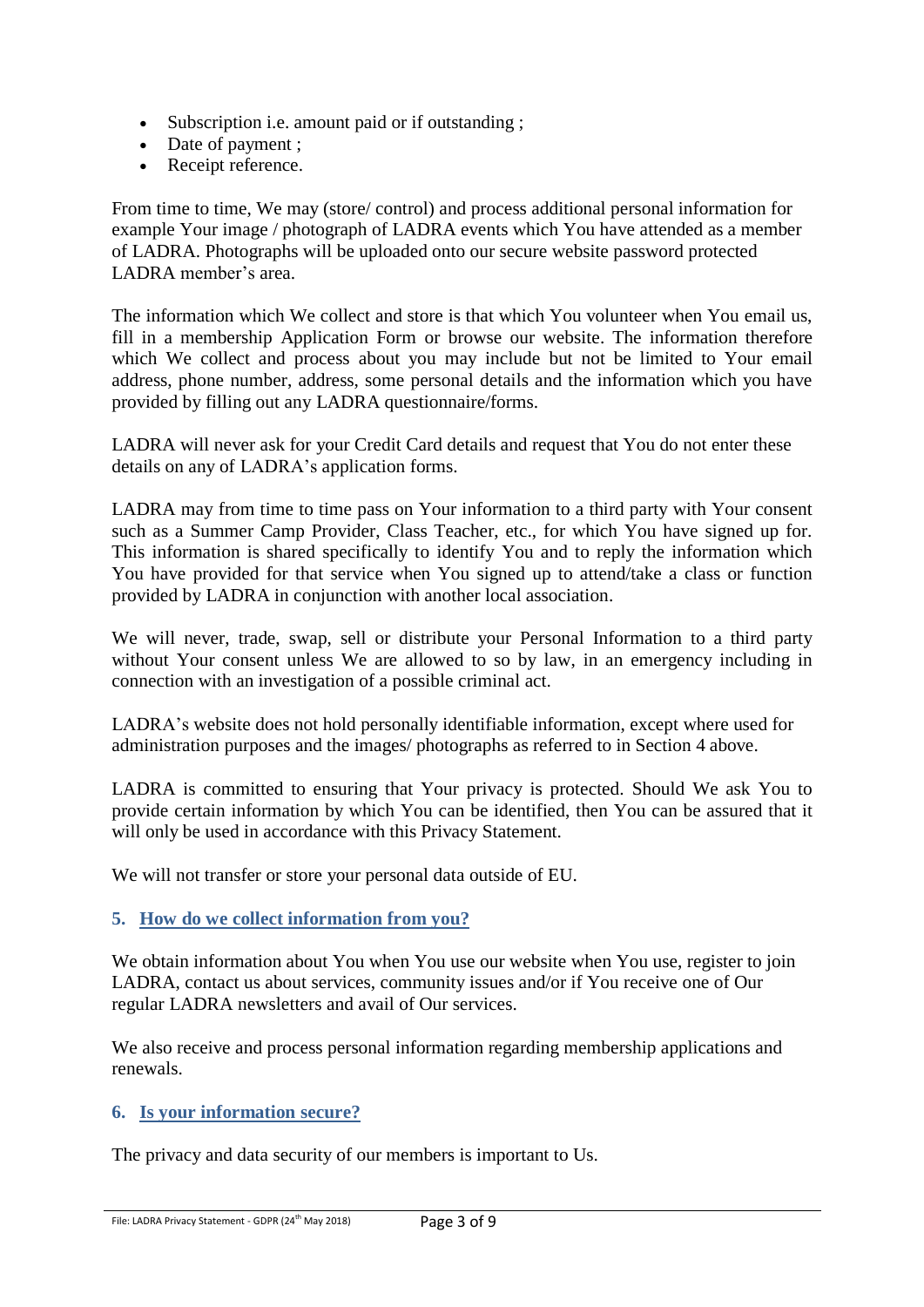We hold Your information either securely within Our online systems or on paper, which is held securely at the premises of designated LADRA Committee members. We have data protection policies and procedures in place to manage this security and We regularly test and check our procedures.

We are at all times committed to protecting the security of Your data and We treat this so that it must be protected against loss and unauthorised access. Access to visitor information is limited only to those within LADRA who are duly authorised to have access to that information.

When You give us Your personal information, We will take steps to ensure that it's treated securely. Non-sensitive details (your email address etc.) are transmitted normally over the Internet, and this can never be guaranteed to be 100% secure.

We cannot, however, guarantee the complete security of Our database nor can We guarantee that any information which You supply will not be intercepted whilst being transmitted to Us over the internet. By submitting your personal data You agree to transfer, storing and processing of Your personal information.

While We strive to protect Your personal information, We cannot guarantee the security of any information You transmit to Us, and You do so at Your own risk. Once We receive Your information, We make Our best effort to ensure its security on Our systems. Where We have given (or where You have chosen) a password which enables You to access certain parts of Our websites, You are responsible for keeping this password confidential. We ask you not to share Your password with anyone.

#### <span id="page-3-0"></span>**7. Who has access to Your information?**

LADRA requires access to Your personal information such as Your name, address, phone and email details as outlined above in order to process your membership of LADRA. It is important to note:

- We will not sell or rent Your information to third parties.
- We will not share Your information with third parties for marketing purposes.

We will only share Your information, with Your agreement, in an emergency or where We are required to do so by law including in connection with an investigation of a possible criminal act.

#### <span id="page-3-1"></span>**8. How is Your information used?**

The information We collect from you (described above) may be used in one of the following ways:

- To process applications or renewal of membership records of LADRA;
- To process annual membership fees;
- To process applications for courses, conventions or events;
- The maintaining of electronic mailing lists that You have subscribed to;
- To send periodic emails (e.g. newsletters mostly and occasional *ad hoc* newsletters in relation to local issues in Lansdowne environs);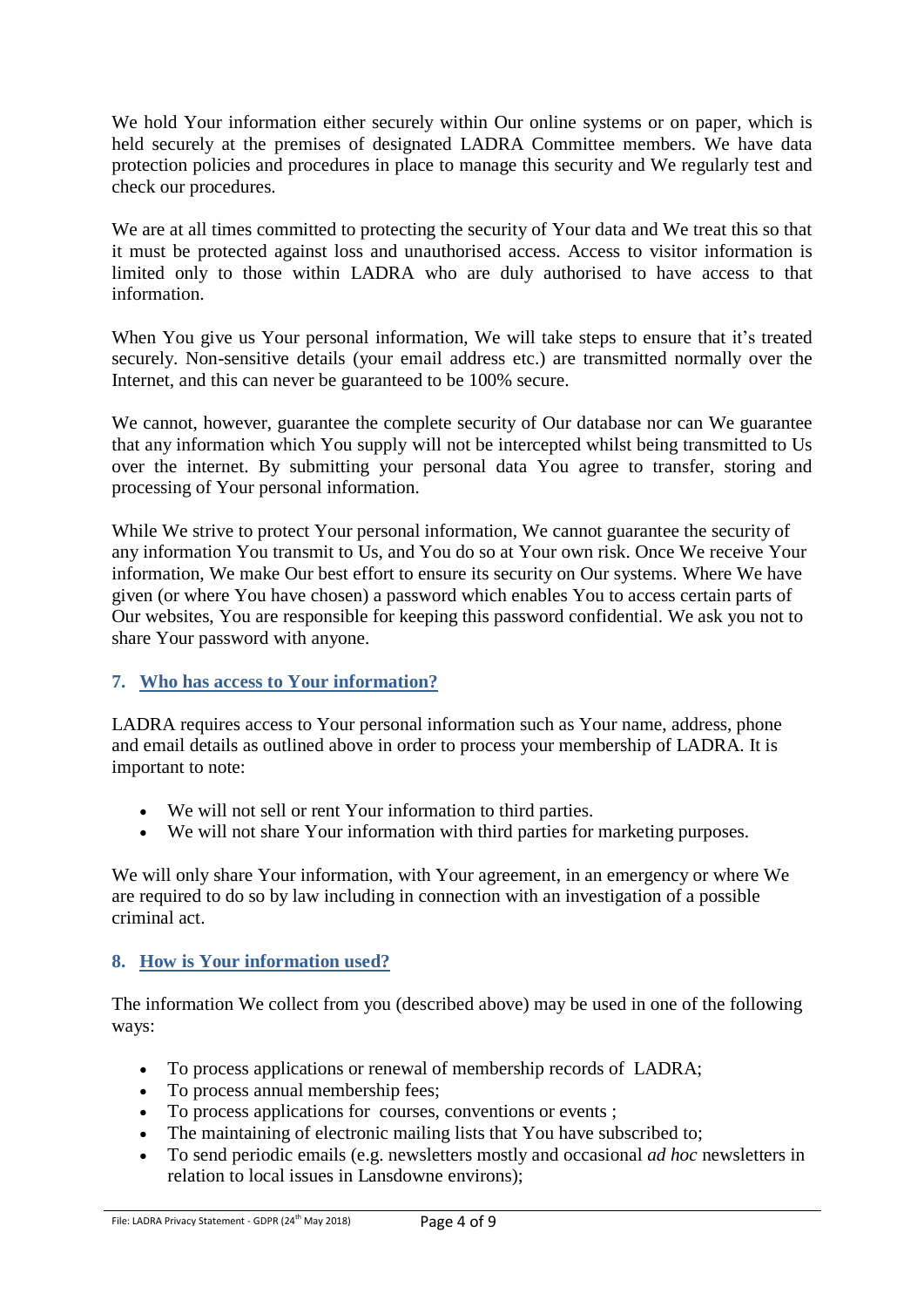- To inform You of upcoming events (including via our newsletter);
- To inform You of any cancellations to events (including via our newsletter);
- To respond to inquiries in relation to content or issues in Our newsletters or other communications;
- To deal with entries into any Competitions which We may run;
- To seek Your views or comments on issues;
- To notify You of changes to Our services and/ or improve Our services;
- To send You other communications which You have requested and that may be of interest to You including information about campaigns, appeals, activities, promotion of LADRA as well as to inform You of the venues of any meetings; and other details as well as the results.

We will only send You emails of a non-commercial nature, although it is possible We may publicise commercial events or activities (without fee) if We believe these may be of interest to our members.

# <span id="page-4-0"></span>**9. What is Our legal basis for processing Your personal data?**

Our lawful basis for processing Your general personal data under article 6 of GDPR is as follows: -

Consent of the data subject –

We will directly ask for Your consent to process data;

- When You sign up for Our regular newsletter on our website;
- When You register for membership of LADRA on our website or through paper forms;

Processing may also be necessary for the performance of a contract with the data subject or to take steps to enter into a contract –

We will collect and use Your personal data in the following circumstances:-

- We will use Your personal data to process and facilitate Your membership of LADRA;
- When You make a purchase membership on Our website using  $\frac{PayPal}{?}$  $\frac{PayPal}{?}$  $\frac{PayPal}{?}$  so that we can process your payment, confirm transaction details (typically via email) and arrange receipt of annual membership;
- When You wish to reserve places for LADRA events so that We can process your application ;
- Processing necessary for the purposes of the legitimate interests of the data controller or a third party, except where such interests are overridden by the interests or fundamental rights or freedoms of the data subject.

1

<sup>&</sup>lt;sup>3</sup> <https://www.paypal.com/ie/home>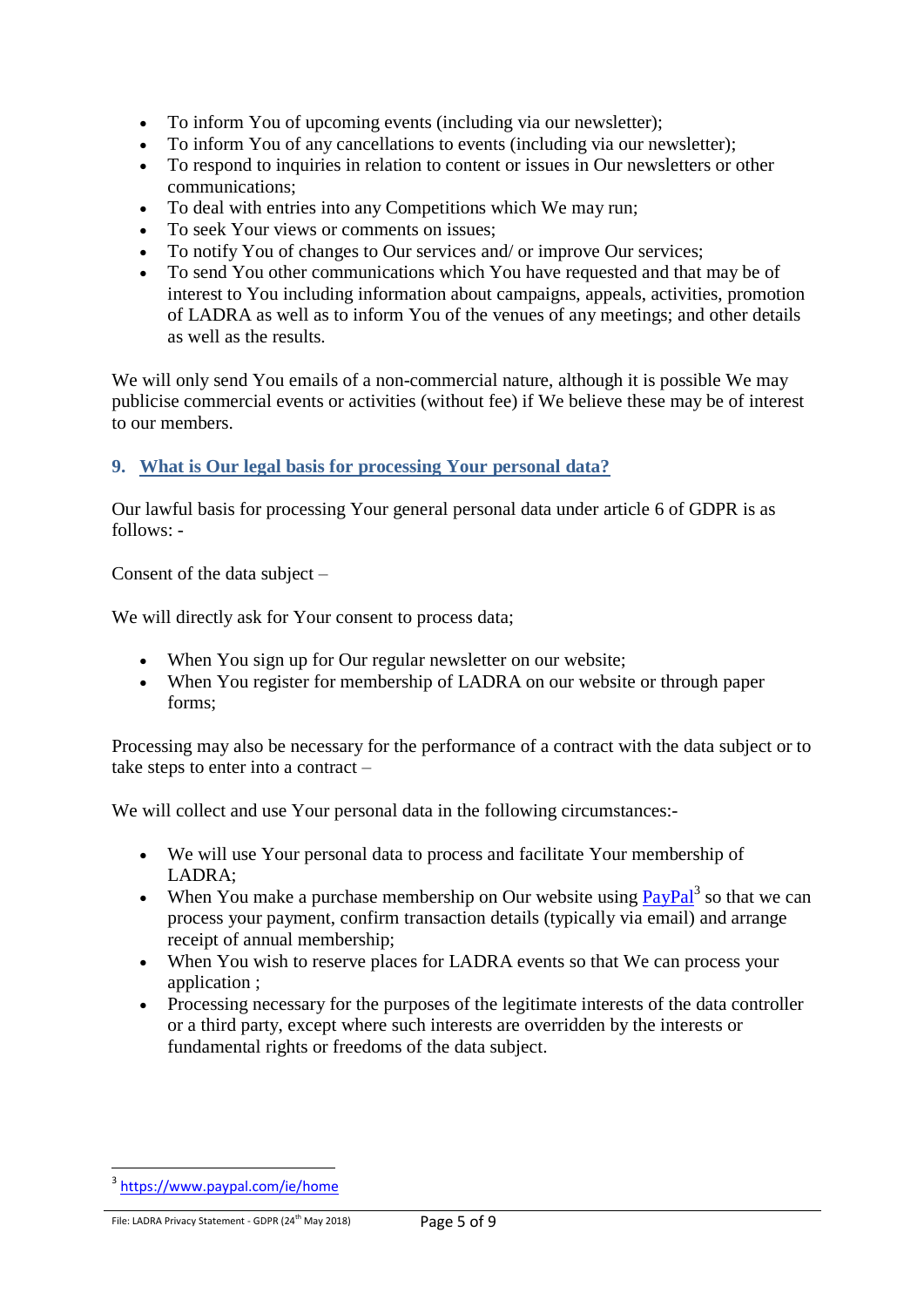# <span id="page-5-0"></span>**Consent to Receive Certain Emails**

We send email communications about Our activities to members and visitors to Our website who sign up and give prior consent. Any emails that are sent, are sent for the such purposes or information.

<span id="page-5-1"></span>**10. How long does LADRA retain Your personal information ?**

- We review Our retention periods for personal information on a regular basis;
- We are legally required to hold some types of information to fulfil our statutory obligations.

If You require further information about this please let us know.

#### <span id="page-5-2"></span>**11. Your choices**

You have a choice about whether or not You wish to receive information from Us. If you do not want to receive direct communications from Us, then please let Us know.

Opting out can be accomplished by sending an email request stating "remove me from LADRA email communications" to LADRA

We will not contact You for marketing purposes by email, phone or text message unless You have given your prior consent.

#### <span id="page-5-3"></span>**12. What happens when You no longer wish to receive newsletters?**

The email address You provide may be used to send You information, respond to inquiries, and/or other requests or questions relating to LADRA Residents' Association and associated issues around Dublin 4.

Under the GDPR, You have the right to erasure which is also known as the 'right to be forgotten'. This enables You to request the deletion or removal of Your personal data where there is no compelling reason for its continued processing by Us.

#### <span id="page-5-4"></span>**13. How You can access and update Your information**

The accuracy of Your information is important to Us. We're working on ways to make it easier for You to review and correct the information that We hold about You.

In the meantime, if You change email address, or any of the other information We hold is inaccurate or out of date, please email Us at: DataManager@LADRA.org. Alternatively, You can contact your representative (ref. [LADRA](mailto:http://ladra.org/?page_id=5) website page).

#### <span id="page-5-5"></span>**14. Subject Access Requests**

You have the right to ask for a copy of the information LADRA holds about You

Should You send us a Subject Access Request. We are obliged to provide You with whatever personally identifiable information We hold.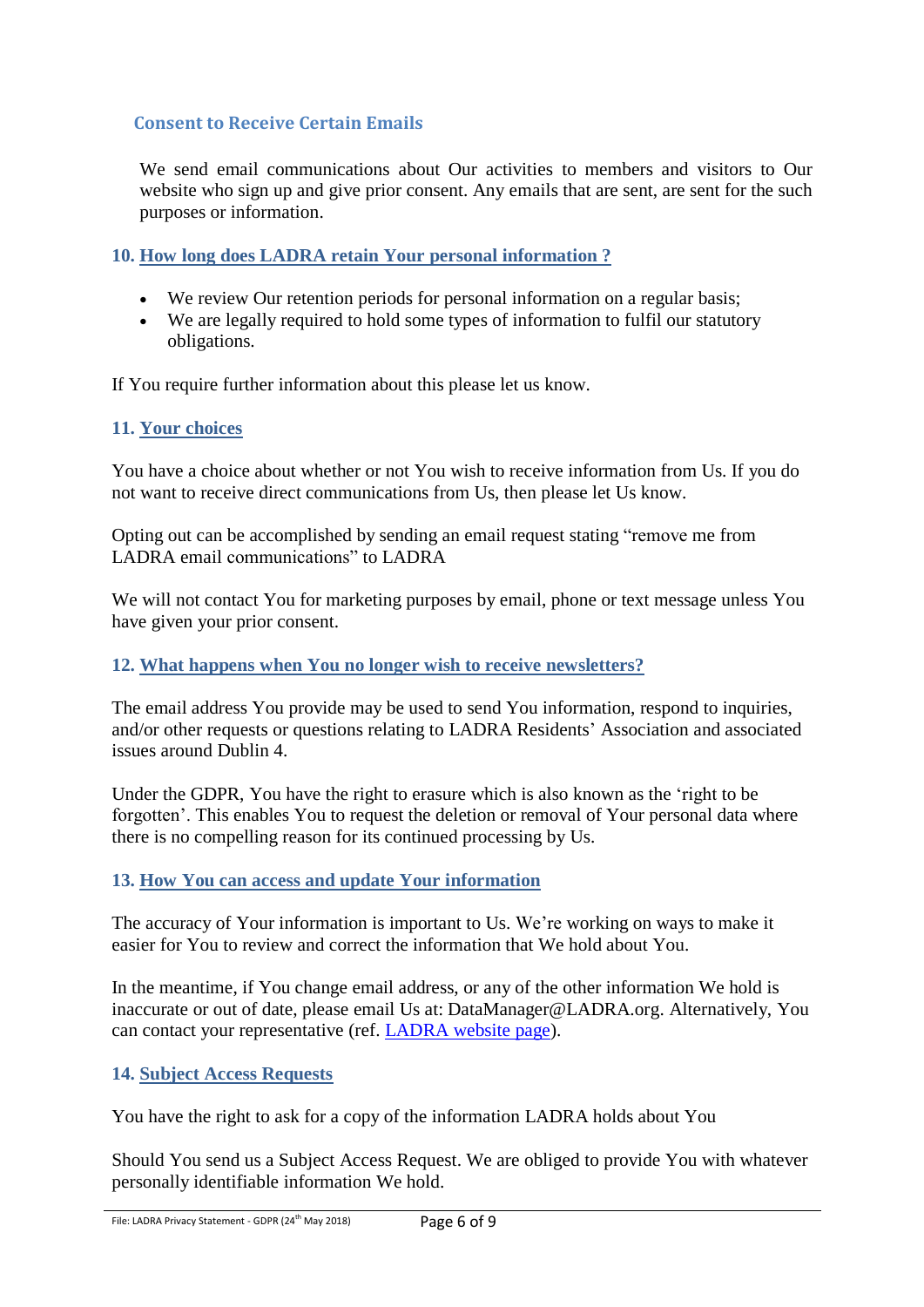In Your case, this will only be the email address, Your first name and Your surname and any details mentioned in clause 4 above. For the purposes of the General Data Protection Regulations (GDPR), We have 1 month's notice to provide this information to You.

# <span id="page-6-0"></span>**15. Data Breaches**

The GDPR places a duty on all organisations to report specific types of data breach to the Data Protection Commissioner, and in some cases, to individuals.

We will only have to notify the Data Protection Commissioner of a breach where it is likely to result in a risk to the rights and freedoms of individuals.

# <span id="page-6-1"></span>**16. How to make a complaint?**

To exercise all relevant rights, queries or complaints please in the first instance contact LADRA's Data Management committee member via email at DataManager@LADRA.org or contact your representative (ref. [LADRA](mailto:http://ladra.org/?page_id=5) website page).

If this does not resolve Your complaint to Your satisfaction, You have the right to lodge a complaint with the Data Protection Commissioner's Office (Ref. <https://www.dataprotection.ie/docs/Home/4.htm> ).

#### <span id="page-6-2"></span>**17. Further processing**

If We wish to use Your personal data for a new purpose, not covered by this Data Privacy Notice, then We will provide You with a new notice explaining this new use prior to commencing the processing and setting out the relevant purposes and processing conditions.

#### <span id="page-6-3"></span>**18. Aged 16 or Under**

We are concerned to protect the privacy of children aged 16 or under. We do not process anyone's data aged under 16 without their parents/guardian's explicit permission. If You are aged 16 or under please get your parent/guardian's permission beforehand whenever You provide us with personal information.

#### <span id="page-6-4"></span>**19. Photographs at LADRA events**

LADRA members, residents and friends may take photos at LADRA events eg BBQ, street parties, Christmas parties etc. In order to ensure compliance with Data Protection Acts and privacy laws, the photographer should obtain the prior consent of the persons being photographed and in the case of children or minors (under 18 years) the permission of the child's parent,/guardian will need to be obtained.

Such images may be provided to LADRA by residents /members to be used in LADRA newsletters, and /or published on password protected pages/ posts for members only on LADRA's website.

All Photographs provided to Us by Members /Residents for publication on Our member's area must have appropriate consents of the persons being photographed. In addition, the

File: LADRA Privacy Statement - GDPR (24<sup>th</sup> May 2018)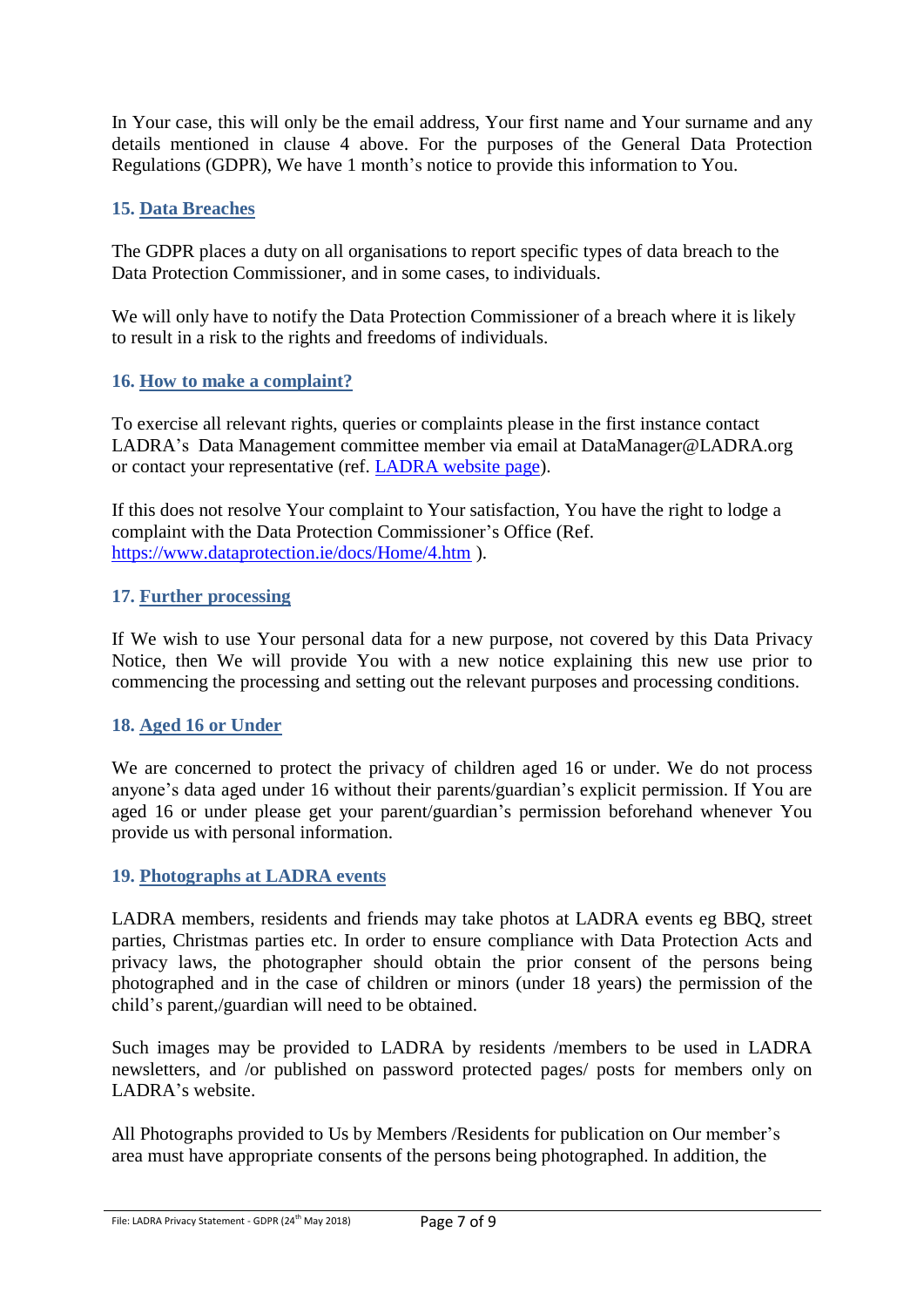permission of the copyright holder usually the person who took the photograph is also required.

Photographic images will be stored securely until the next event, after which the photos will be deleted.

If you would prefer not to be photographed, please contact LADRA. If you would like us to delete your image from our secure Members Area please contact us.

# <span id="page-7-0"></span>**20. Cookies**

A "cookie" is a small data text file that is placed in your browser and allows LADRA to recognize You each time You visit this site (customization etc). LADRA does not use cookies to collect personal information. Other than for temporary, technical operation of some features, this the LADRA website does not use cookies.

Cookies may also be used by  $3<sup>rd</sup>$  party content providers such as newsfeeds.

If You do not want to accept cookies, You can change Your browser settings so that cookies are not accepted. If You do this, please be aware that You may lose some of the functionality of this website. For further information about cookies and how to disable them the following web pages may be helpful.

<https://support.mozilla.org/en-US/kb/cookies-information-websites-store-on-your-computer>

<https://support.apple.com/en-ie/guide/safari/manage-cookies-and-website-data-sfri11471/mac>

<https://support.microsoft.com/en-us/help/260971/description-of-cookies>

#### <span id="page-7-1"></span>**21. Links to other websites**

Our website may contain links to other websites run by other organisations as a convenience to You when You visit our website.

If You follow a link to any of those websites please note that that does not imply that LADRA has endorsed the third party external website.

These third party sites have separate and independent privacy policies. We therefore have no responsibility or liability for the content and activities of these linked sites.

You are advised to read the privacy policy of external sites before disclosing any personal information.

Should You click on a link, then You are discharging LADRA from any liability through your use of the third party site. Nevertheless, We seek to protect the integrity of Our site and welcome any feedback about these sites.

File: LADRA Privacy Statement - GDPR (24<sup>th</sup> May 2018)